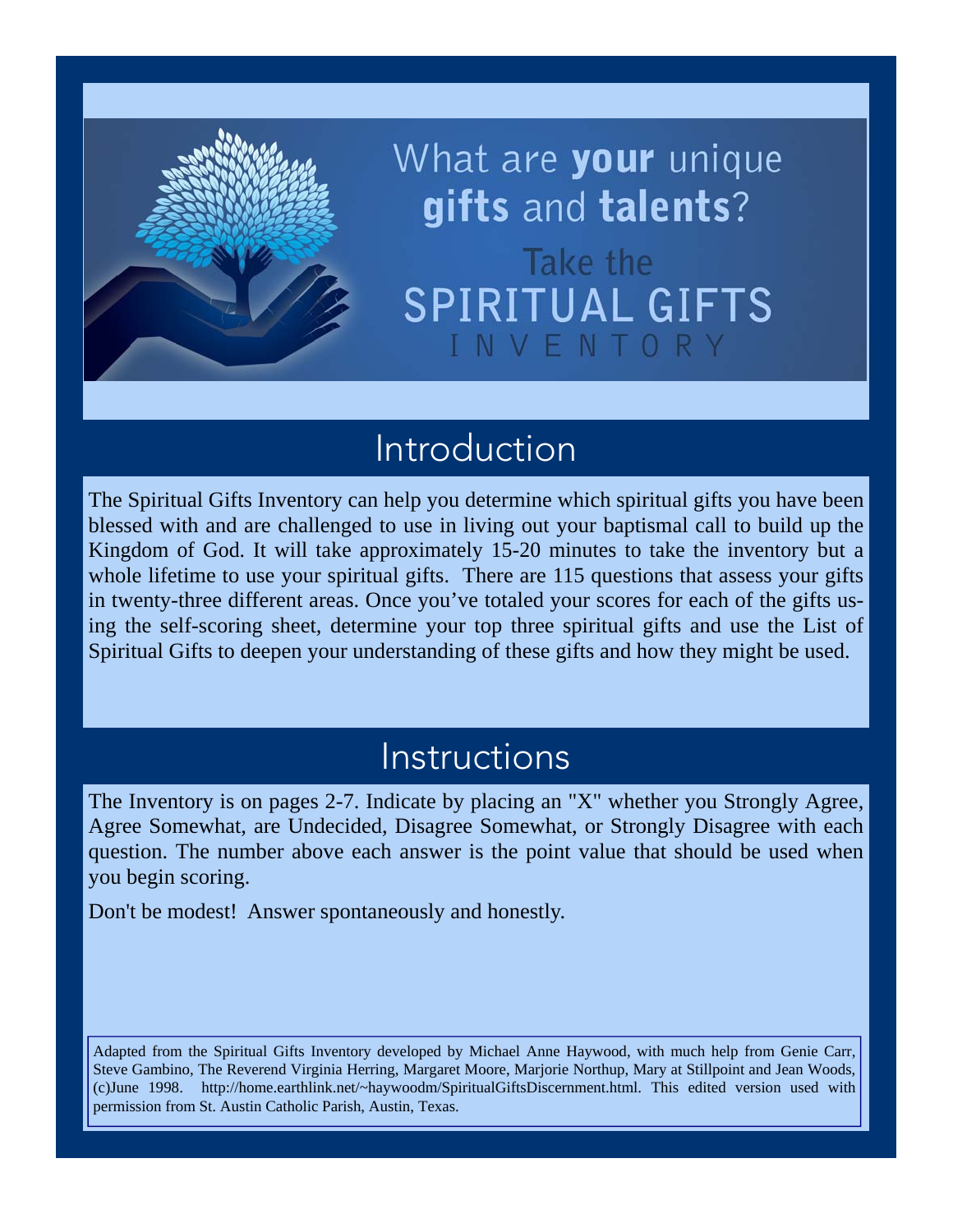# The Spiritual Gifts Inventory

### Select only one answer per question

|    | <b>Questions</b>                                                                          | (4)<br>Strongly | (3)<br>Agree<br>Agree Somewhat | (2)<br>Unde-<br>cided | (1)<br>Disagree Strongly<br><b>Somewhat Disagree</b> | (0) |
|----|-------------------------------------------------------------------------------------------|-----------------|--------------------------------|-----------------------|------------------------------------------------------|-----|
| 1. | I find great joy in leading people to accomplish<br>goals.                                |                 |                                |                       |                                                      |     |
| 2. | I feel called to be a leader in the church.                                               | $\blacksquare$  | - 1                            | $\mathcal{L}$         |                                                      |     |
| 3. | I look for opportunities to assist people who have<br>trouble doing for themselves.       | ┑               |                                | $\sim$                |                                                      |     |
| 4. | I find that the repair and maintenance of things in<br>my environment come easily to me.  | ┓               |                                | H                     | - 1                                                  |     |
| 5. | It seems easy to perceive whether what a person is<br>doing is honest or dishonest.       | ┓               |                                | $\blacksquare$        | H                                                    |     |
| 6. | I enjoy sharing about God with people who are not<br>church-goers.                        | ┓               | - 1                            | $\sim$                | $\blacksquare$                                       |     |
| 7. | I enjoy motivating people to a higher spiritual<br>commitment.                            | ┓               |                                | $\sim$                | $\sim$                                               |     |
| 8. | I try to do God's will, even when it's not the<br>popular thing to do.                    | - 1             |                                | $\sim$                | - 1                                                  |     |
| 9. | It is very satisfying to me to give generously<br>of my money for God's work.             | $\Box$          |                                |                       |                                                      |     |
|    | I enjoy the opportunity to pray with and for a<br>10. person who is physically ill.       |                 |                                |                       |                                                      |     |
|    | 11. I like having people in my home.                                                      |                 |                                |                       |                                                      |     |
|    | 12. I seem to recognize prayer needs instinctively.                                       |                 |                                |                       |                                                      |     |
|    | 13. I enjoy learning new things of all kinds.                                             |                 |                                |                       |                                                      |     |
|    | 14. I feel great compassion for the problems of others.                                   |                 |                                |                       |                                                      |     |
|    | 15. I adapt easily in a culture different from mine.                                      |                 |                                |                       |                                                      |     |
|    | I like to sing hymns and songs either alone<br>16. or with other people.                  |                 |                                |                       |                                                      |     |
|    | I enjoy having the responsibility of leading other<br>17. people in their spiritual life. |                 |                                |                       |                                                      |     |
|    | I am ready to try the impossible, because I have<br>18. great trust in God.               |                 |                                |                       |                                                      |     |
|    | 19. I like to talk about spirituality with other Christians.                              |                 |                                |                       |                                                      |     |
|    | 20. I enjoy doing "chores" around the church.                                             |                 |                                |                       | - 1                                                  |     |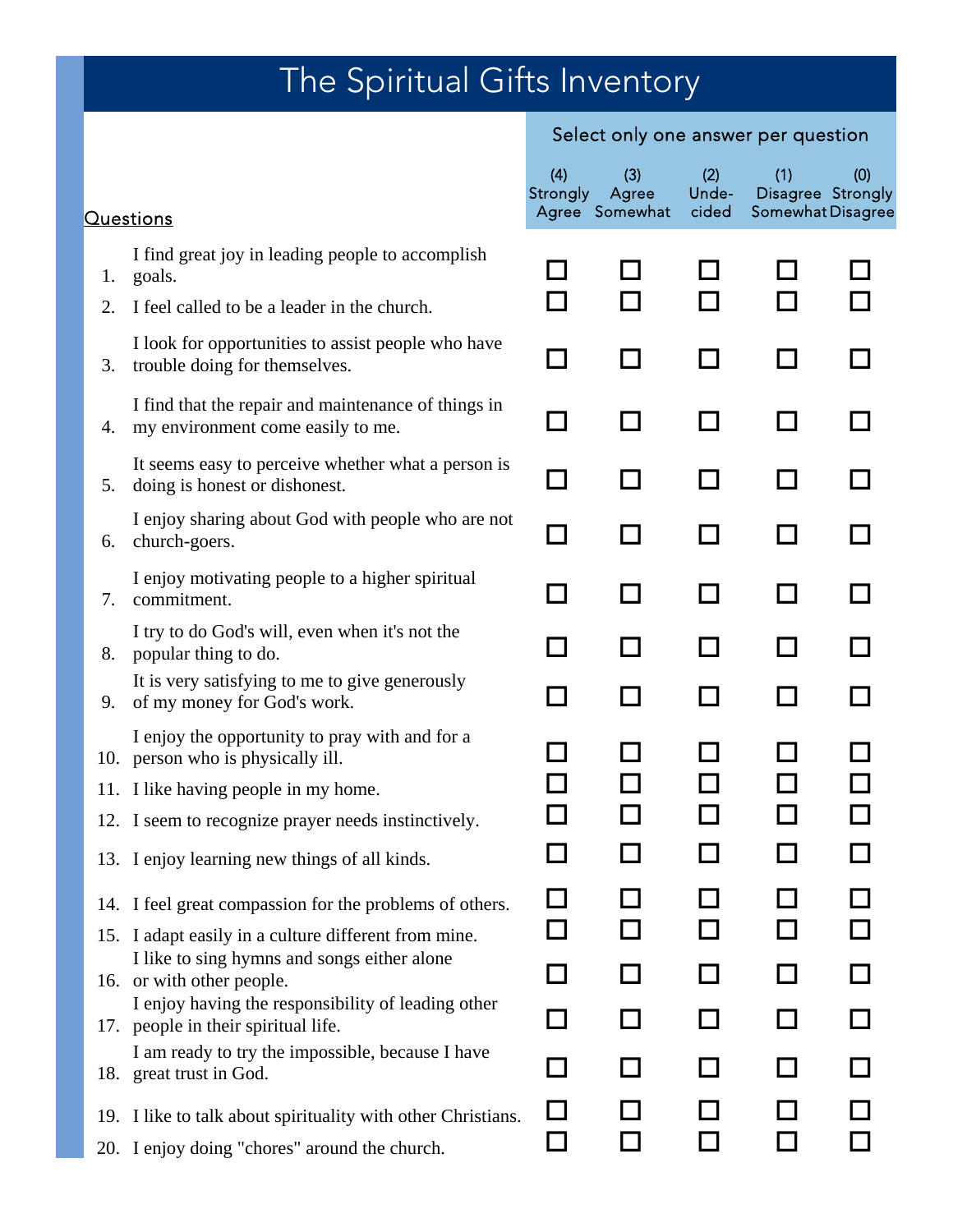#### Questions

- 30. I have a knack for bringing out the best in others. I'm willing to keep trying, even when a task is
- 
- 32. I share my possessions with others willingly. I have prayed with a person who was in distress,

- 34. unexpectedly.  $\Box$ I pray for others often and for significant periods
- 35. of time. Through study I have learned many helpful
- 36. insights. Visiting people in retirement homes or the
- 
- 38. and make friends.  $\Box$ It is easy for me to move into a new community

41. through a situation which others feel is impossible.  $\Box$   $\Box$   $\Box$   $\Box$ I am often ready to believe God will lead us

#### Select only one answer per question

|                                                                                                           | (4)<br>Strongly | (3)<br>Agree   | (2)<br>Unde- | (1)<br><b>Disagree</b>      | (0)<br>Strongly |
|-----------------------------------------------------------------------------------------------------------|-----------------|----------------|--------------|-----------------------------|-----------------|
| <b>Luestions</b>                                                                                          | Agree           | Somewhat       | cided        | Somewhat Disagree           |                 |
| I'm excited in helping people discover important<br>21. insights in the scriptures                        | ┓               |                |              |                             |                 |
| I communicate easily with people of a different<br>22. culture or language background.                    | П               |                | l I          | $\mathbf{I}$                |                 |
| People with spiritual problems have come to me<br>23. for advice and counsel.                             | ┓               |                | l I          | <b>Contract</b>             | $\Box$          |
| People seem to enjoy following my leadership in<br>24. undertaking an important task.                     | □               | $\blacksquare$ | ΙI           | H                           | П               |
| I feel that God gives me wisdom in leading people<br>25. in spiritual matters.                            | $\Box$          | l I            | l I          | $\mathcal{L}_{\mathcal{A}}$ | $\Box$          |
| I enjoy helping with the emergency tasks around<br>26. the Church.                                        | $\Box$          | l I            | П            | П                           | П               |
| I have enjoyed creating various kinds of arts<br>27. and/or crafts.                                       | П               | П              | П            | П                           | $\Box$          |
| I seem to have a sense of the direction in which<br>28. God is leading.                                   | П               | ΙI             | $\mathbf{I}$ | H                           | П               |
| I seem to be able to sense when the Spirit is<br>29. leading a person to realize the Holy in their lives. | ⊔               |                |              |                             |                 |
| 30. I have a knack for bringing out the best in others.                                                   | $\Box$          |                | П            | П                           | $\Box$          |
| I'm willing to keep trying, even when a task is<br>31. tedious and seems unending.                        | $\sim$          |                | l I          | <b>Contract</b>             | П               |
| 32. I share my possessions with others willingly.                                                         | $\sim$          |                |              |                             | $\Box$          |
| I have prayed with a person who was in distress,<br>33. and the person was comforted.                     | $\Box$          | H              | $\Box$       | $\mathcal{L}_{\mathcal{A}}$ | □               |
| I do not feel uncomfortable when people drop in<br>34. unexpectedly.                                      | $\Box$          |                |              |                             |                 |
| I pray for others often and for significant periods<br>35. of time.                                       |                 |                |              |                             |                 |
| Through study I have learned many helpful<br>36. insights.                                                |                 |                |              |                             |                 |
| Visiting people in retirement homes or the<br>37. hospital gives me great satisfaction.                   |                 |                |              |                             |                 |
| It is easy for me to move into a new community<br>38. and make friends.                                   |                 |                |              |                             |                 |
| God has given me the ability to play a musical<br>39. instrument, and I enjoy it.                         |                 |                |              |                             |                 |
| It is exciting to provide spiritual leadership for a<br>40. congregation.                                 |                 |                |              |                             |                 |
| I am often ready to believe God will lead us                                                              |                 |                |              |                             |                 |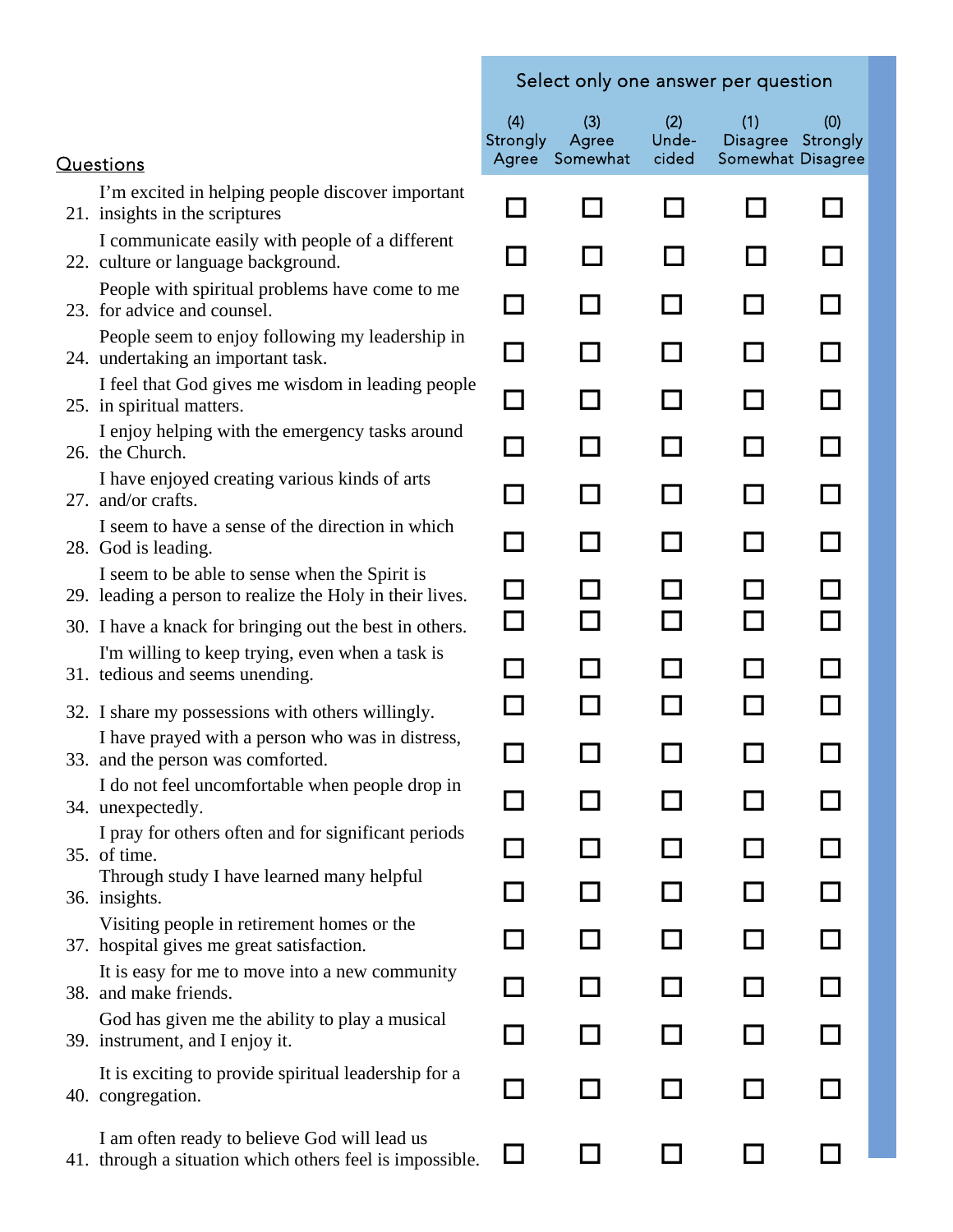|                                                                                               |                          | Select only one answer per question |                       |                                                      |     |
|-----------------------------------------------------------------------------------------------|--------------------------|-------------------------------------|-----------------------|------------------------------------------------------|-----|
| <b>Questions</b>                                                                              | (4)<br>Strongly<br>Agree | (3)<br>Agree<br>Somewhat            | (2)<br>Unde-<br>cided | (1)<br>Disagree Strongly<br><b>Somewhat Disagree</b> | (0) |
| I like to share Scripture to comfort or to encourage<br>42. others.                           | $\mathbf{I}$             | $\mathbf{I}$                        | ΙI                    | $\blacksquare$                                       |     |
| 43. I enjoy doing routine tasks for the glory of God.                                         |                          |                                     |                       |                                                      |     |
| 44. I have enjoyed teaching individuals and/or classes.                                       | ΙI                       |                                     |                       |                                                      |     |
| I derive spiritual meaning from music, art or<br>45. nature.                                  | $\sim$                   |                                     |                       |                                                      |     |
| I enjoy helping another to find solutions to difficult<br>46. problems in life.               | l 1                      |                                     |                       | $\blacksquare$                                       |     |
| I like to organize people for more effective<br>47. ministry.                                 |                          |                                     |                       |                                                      |     |
| I have little fear in leading people in spiritual<br>48. matters.                             |                          |                                     |                       |                                                      |     |
| I don't mind helping people who are sick or<br>49. disabled.                                  |                          |                                     |                       |                                                      |     |
| 50. I like to create things with my hands.                                                    |                          |                                     |                       |                                                      |     |
| I seem to have a knack for sensing the difference<br>51. between truth and error.             |                          |                                     |                       |                                                      |     |
| 52. I am drawn to share my faith in God with others.                                          |                          |                                     |                       |                                                      |     |
| I like to encourage inactive church members to<br>53. become involved again.                  | $\sim$                   |                                     | l I                   | - 1                                                  |     |
| I am sure of God's loving presence, even when<br>54. things go wrong.                         |                          |                                     |                       |                                                      |     |
| I appreciate the opportunity to give of my skills<br>55. and energy in a critical situation.  |                          |                                     |                       |                                                      |     |
| I feel called to be a part of the healing ministry of<br>56. the church.                      |                          |                                     |                       |                                                      |     |
| 57. People seem to feel very comfortable in my home.                                          |                          |                                     |                       |                                                      |     |
| God consistently answers my prayers in tangible<br>58. ways.                                  |                          |                                     |                       |                                                      |     |
| I have learned much about God from Scripture,<br>59. books and observing life.                |                          |                                     |                       |                                                      |     |
| I sense joy in comforting people in difficult<br>60. situations.                              | $\sim$                   |                                     |                       | - 1                                                  |     |
| I am able to relate to and communicate with people<br>61. of different locations or cultures. | $\mathcal{L}$            |                                     |                       |                                                      |     |
| I have enjoyed being involved with Church, school<br>62. and/or local musical productions.    |                          |                                     |                       |                                                      |     |
| 63. I like to assist people with their spiritual problems.                                    | ப                        |                                     |                       |                                                      |     |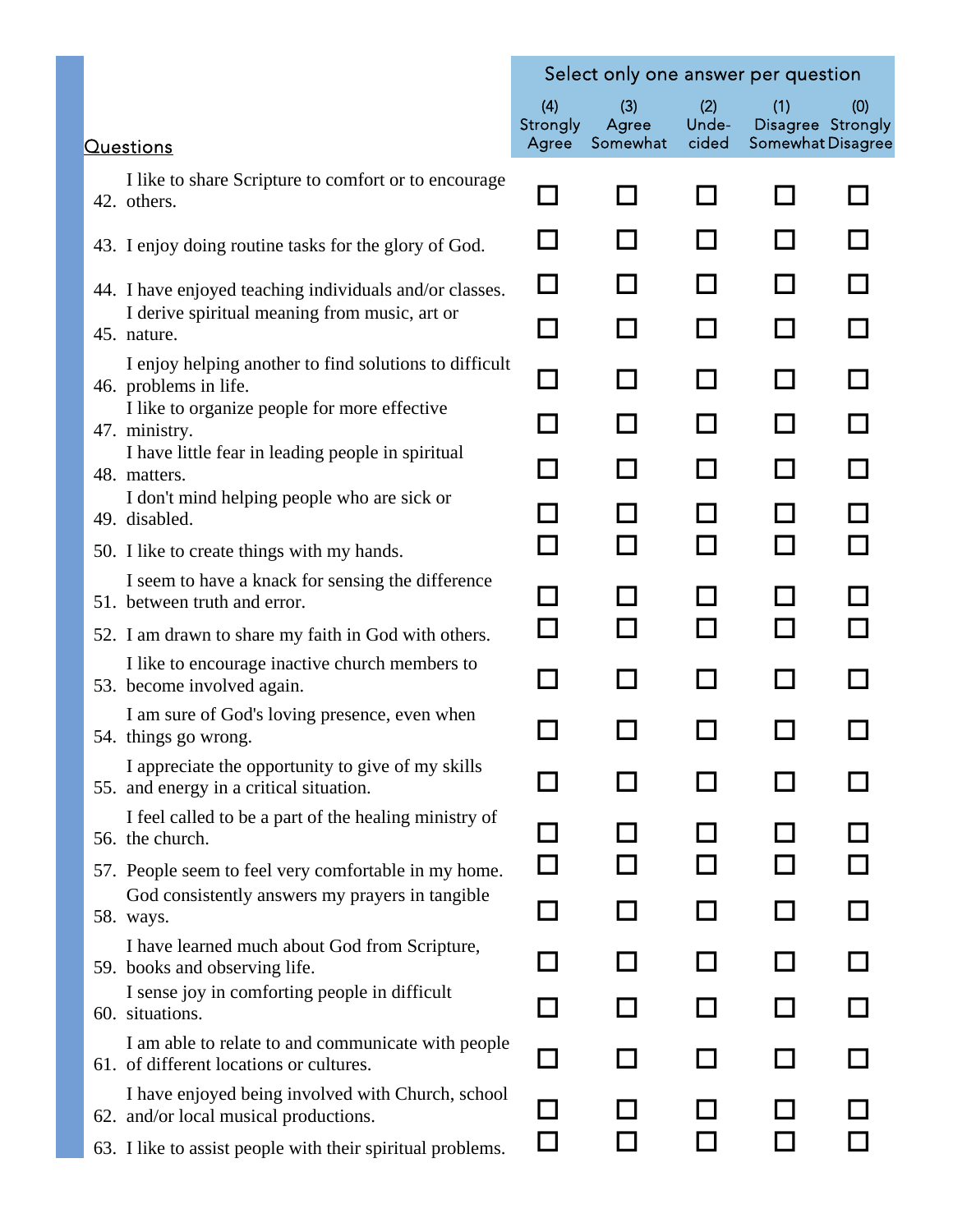|                                                                                                                                  | Select only one answer per question |                          |                       |                                                      |     |
|----------------------------------------------------------------------------------------------------------------------------------|-------------------------------------|--------------------------|-----------------------|------------------------------------------------------|-----|
| <b>Questions</b>                                                                                                                 | (4)<br>Strongly<br>Agree            | (3)<br>Agree<br>Somewhat | (2)<br>Unde-<br>cided | (1)<br>Disagree Strongly<br><b>Somewhat Disagree</b> | (0) |
| I believe that when I am doing God's will, God can<br>64. and does work through me.                                              |                                     | $\mathcal{L}$            |                       | l.                                                   |     |
| I enjoy relating God's Word to the issues of the day<br>65. and sharing this with others.                                        | $\Box$                              | $\overline{\phantom{a}}$ | H                     | l I                                                  |     |
| When there is something to be done for the church,<br>66. I'm glad to help, but I don't want to be in charge.                    | П                                   | $\mathsf{L}$             | l 1                   | ΙI                                                   |     |
| It seems that people learn readily when I teach<br>67. them.                                                                     |                                     | П                        | l I                   | П                                                    |     |
| I can communicate well with people who are<br>68. limited by a physical or mental handicap.                                      | $\sim$                              | ΙI                       | ΙI                    | П                                                    |     |
| I seem to be able to help people find<br>69. the truths they seek.                                                               |                                     |                          |                       |                                                      |     |
| 70. I like the challenge of making important decisions.                                                                          | ΙI                                  |                          |                       |                                                      |     |
| I appreciate the opportunity to share God's word<br>71. with others.                                                             | П                                   | $\Box$                   | l 1                   | $\Box$                                               |     |
| One of my ministries is helping other people<br>72. to bear their burdens.                                                       | $\sim$                              | $\Box$                   | ΙI                    | П                                                    |     |
| I like to spend time and money improving and<br>73. beautifying things in God's creation.                                        | H                                   | П                        | П                     | П                                                    |     |
| I have helped people to discover God's will in their<br>74. lives.                                                               | ┓                                   | $\Box$                   | H                     | ΙI                                                   |     |
| I have sometimes shared spiritual experiences<br>75. with a neighbor who doesn't attend church.                                  | $\mathcal{L}$                       | $\Box$                   | П                     | П                                                    |     |
| People who are feeling perplexed often come<br>76. to me for encouragement and comfort.                                          |                                     |                          |                       |                                                      |     |
| When everyone is discouraged -- even me --<br>77. I still trust God.                                                             |                                     |                          |                       |                                                      |     |
| If I cannot give much money to support God's<br>78. work, I give generously of my time.                                          |                                     |                          |                       |                                                      |     |
| I feel peace when I am with a person who<br>79. is sick or injured.                                                              |                                     |                          |                       |                                                      |     |
| When missionaries or church leaders come to our<br>church I like (or would like) to have them come to<br>80. my home.            |                                     |                          |                       |                                                      |     |
| I faithfully pray for others recognizing that their<br>81. effectiveness and total well-being depends on God.                    |                                     |                          |                       |                                                      |     |
| Knowledge of the Bible and of church teachings<br>helps me to solve problems in daily life and in the<br>82. life of the church. |                                     |                          |                       |                                                      |     |
| People seem to think I am a kind, compassionate<br>83. person.                                                                   |                                     |                          |                       |                                                      |     |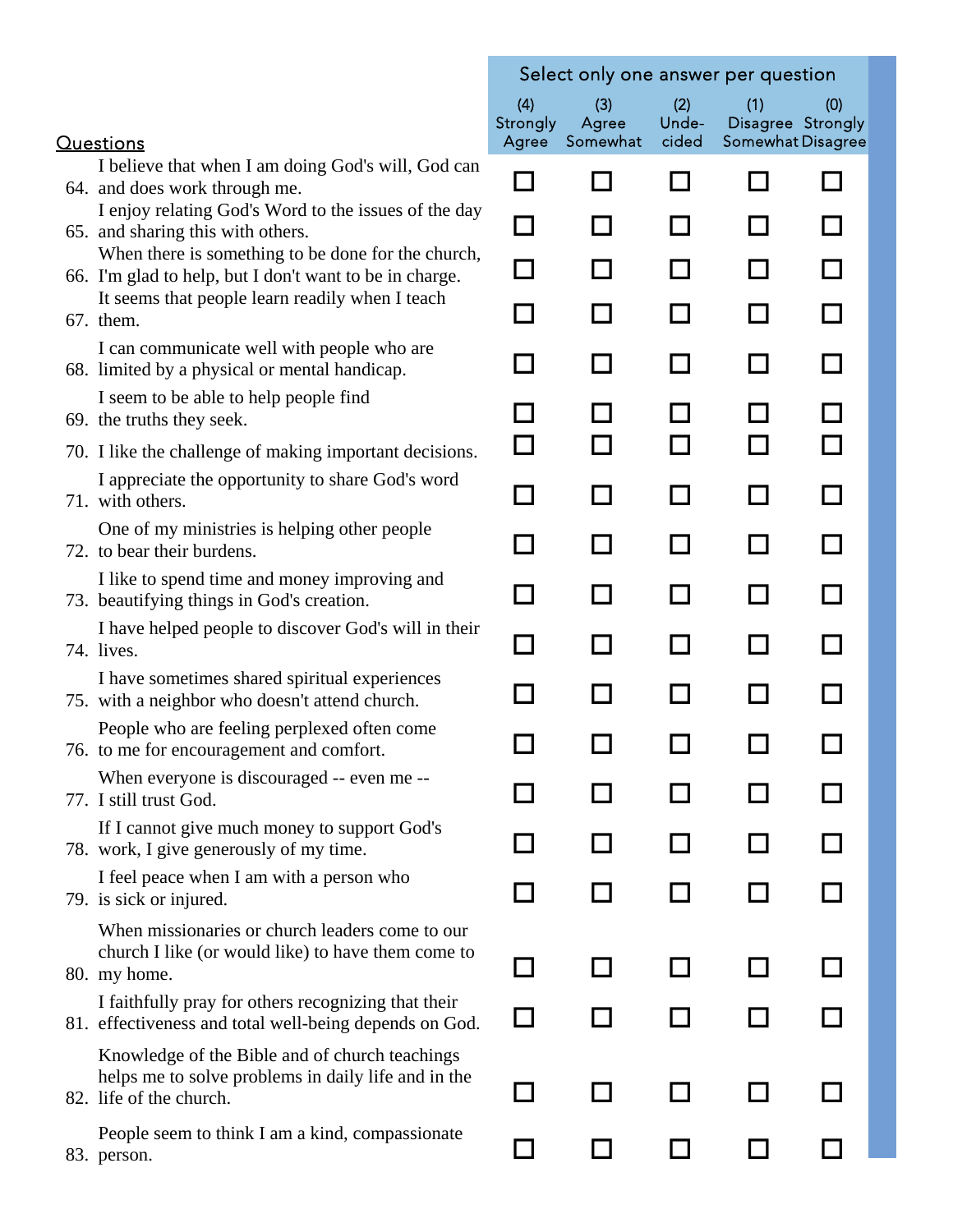|                                                                                                            |                 | Select only one answer per question |              |                          |     |
|------------------------------------------------------------------------------------------------------------|-----------------|-------------------------------------|--------------|--------------------------|-----|
|                                                                                                            | (4)<br>Strongly | (3)<br>Agree                        | (2)<br>Unde- | (1)<br>Disagree Strongly | (0) |
| <b>Questions</b>                                                                                           |                 | Agree Somewhat                      | cided        | <b>Somewhat Disagree</b> |     |
| The thought of beginning a new church in a new<br>84. community is exciting to me.                         |                 |                                     |              |                          |     |
| I feel secure that my musical ability will be of<br>85. benefit to the people with whom I come in contact. |                 |                                     |              |                          |     |
| People like to bring their troubles and concerns to<br>86. me because they feel I care.                    |                 |                                     |              |                          |     |
| People seem to think of me as one who believes<br>87. that with God everything is possible.                |                 |                                     | - 1          |                          |     |
| It is important for me to speak out against wrong<br>88. when I see it in the world.                       |                 |                                     |              |                          |     |
| I find more satisfaction in doing a job myself<br>89. than in finding someone else to do it.               |                 |                                     | - 1          |                          |     |
| One of the joys of my ministry is training people<br>90. to be more effecting in living out their faith.   |                 |                                     |              |                          |     |
| I can make sense of specialized information<br>91. (like computers, blueprints, accounting, or others).    | $\blacksquare$  |                                     | - 1          |                          |     |
| I feel that I have insight in selecting workable<br>92. alternatives in difficult situations.              |                 |                                     |              |                          |     |
| When I am in a disorganized group, I tend to<br>93. be the first one to step forward to get us organized.  |                 |                                     |              |                          |     |
| 94. I enjoy training workers in the congregation.                                                          |                 |                                     |              |                          |     |
| If a family is facing a serious crisis, I enjoy the<br>95. opportunity to help them.                       |                 |                                     |              |                          |     |
| I find pleasure in designing, creating or decorating<br>96. things.                                        |                 |                                     |              |                          |     |
| I often look beneath the surface and discover richer<br>97. meanings.                                      |                 |                                     |              |                          |     |
| I feel a deep concern for the people in my commu-<br>98. nity who have not been attracted by the church.   |                 |                                     |              |                          |     |
| I am sort of like a cheerleader, cheering others<br>99. on when they are doing something well.             |                 |                                     |              |                          |     |
| Even when it seems that my prayer isn't answered,<br>100.I keep praying.                                   |                 |                                     |              |                          |     |
| I give sacrificially of my time, talents and resources<br>101.because I know that God will meet my needs.  | $\Box$          |                                     |              |                          |     |
| I feel strongly that my prayers for a sick person are<br>102.important.                                    |                 |                                     |              |                          |     |
| 103. I have opened my home to someone in need.                                                             |                 |                                     |              |                          |     |
| I find myself praying even while I am doing other<br>104.things.                                           |                 |                                     |              |                          |     |
| I find it an enjoyable challenge to read and study a<br>105. difficult book of the Bible.                  |                 |                                     |              |                          |     |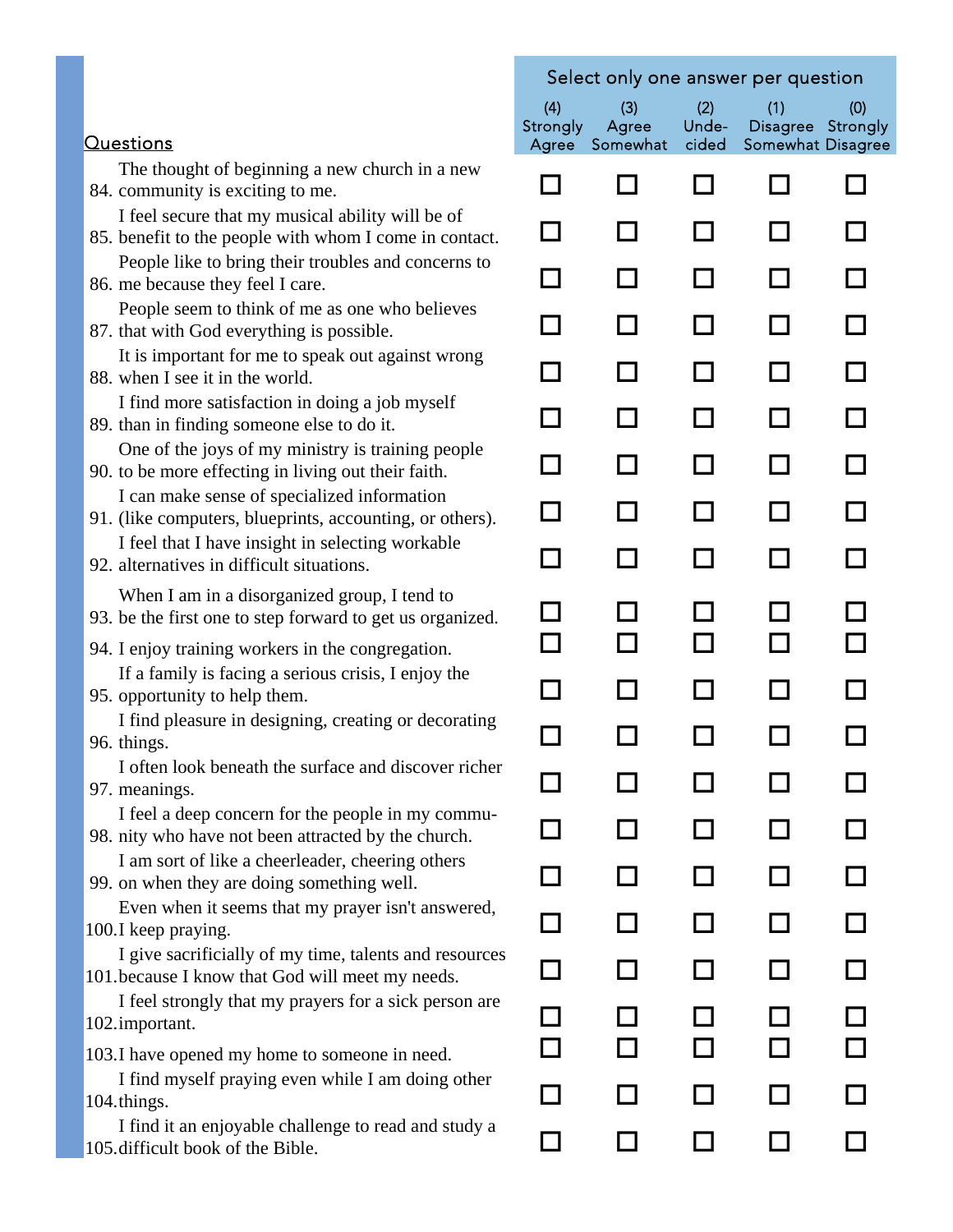|                                                                                                                                               | Select only one answer per question |                                |                       |                                    |                                    |
|-----------------------------------------------------------------------------------------------------------------------------------------------|-------------------------------------|--------------------------------|-----------------------|------------------------------------|------------------------------------|
| <b>Questions</b>                                                                                                                              | (4)<br>Strongly                     | (3)<br>Agree<br>Agree Somewhat | (2)<br>Unde-<br>cided | (1)<br><b>Disagree</b><br>Somewhat | (0)<br>Strongly<br><b>Disagree</b> |
| I find great satisfaction in visiting people who are<br>106. confined to their homes.<br>I have a strong desire to meet people of other       |                                     |                                | $\mathsf{L}$          |                                    |                                    |
| communities and countries and to talk about our<br>107. respective understandings of God.<br>I have a knack for selecting appropriate and in- | $\overline{\phantom{a}}$            | $\blacksquare$                 | ΙI                    | I                                  |                                    |
| spiring music for worship services or for parish<br>108. events.                                                                              | $\mathcal{L}$                       | - 1                            | ΙI                    |                                    |                                    |
| I enjoy a close relationship with people in a one to<br>109. one situation.<br>I will take on a difficult task for the church, be-            |                                     |                                | ΙI                    |                                    |                                    |
| cause God will give me the ability to see it<br>110. through.                                                                                 | $\sim$                              | $\blacksquare$                 | ΙI                    |                                    |                                    |
| I feel called to stand up for what is right even if it<br>111. irritates others.                                                              |                                     |                                | ΙI                    |                                    |                                    |
| I like to do things without attracting much atten-<br>112. tion.                                                                              | ĻΙ                                  |                                | $\mathbf{I}$          |                                    |                                    |
| It is easy to organize materials for teaching a Bi-<br>113. ble class.                                                                        |                                     |                                | l 1                   |                                    |                                    |
| I have a knack for foreign languages -- ASL or<br>114. Braille.                                                                               |                                     |                                |                       |                                    |                                    |
| 115. I have confidence in dealing with problems.                                                                                              |                                     |                                |                       |                                    |                                    |

Turn the page to score your responses and discover your gifts!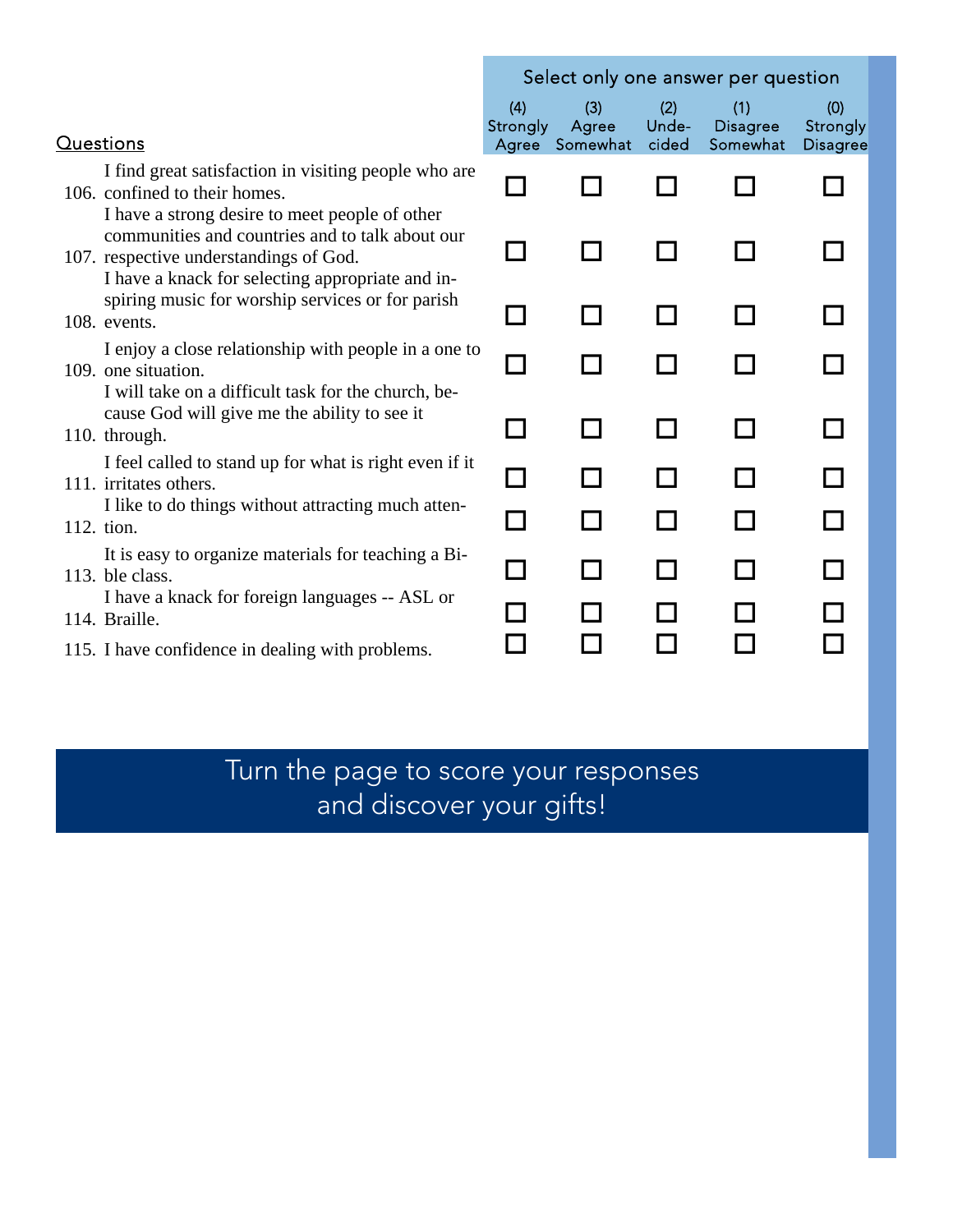### Scoring Your Spiritual Gifts

Put your scores for each question into the following table, then compute the sum of each row. This provides your score for each spiritual gift. (The number at the top of the column that corresponds to each answer choice is the point value for that answer.)

|    | 24 | 47 | 70 | 93  |     | Administration     |
|----|----|----|----|-----|-----|--------------------|
| 2  | 25 | 48 | 71 | 94  |     | Apostle            |
| 3  | 26 | 49 | 72 | 95  |     | Caregiver          |
| 4  | 27 | 50 | 73 | 96  |     | Craftsmanship      |
| 5  | 28 | 51 | 74 | 97  | $=$ | Discernment        |
| 6  | 29 | 52 | 75 | 98  |     | Evangelist         |
|    | 30 | 53 | 76 | 99  |     | Encouragement      |
| 8  | 31 | 54 | 77 | 100 | Ξ   | Faith              |
| 9  | 32 | 55 | 78 | 101 |     | Generosity         |
| 10 | 33 | 56 | 79 | 102 | $=$ | Healing            |
| 11 | 34 | 57 | 80 | 103 |     | Hospitality        |
| 12 | 35 | 58 | 81 | 104 |     | Intercession       |
| 13 | 36 | 59 | 82 | 105 | $=$ | Knowledge          |
| 14 | 37 | 60 | 83 | 106 |     | Mercy              |
| 15 | 38 | 61 | 84 | 107 | $=$ | Missionary         |
| 16 | 39 | 62 | 85 | 108 |     | Musician           |
| 17 | 40 | 63 | 86 | 109 |     | Servant Leadership |
| 18 | 41 | 64 | 87 | 110 | $=$ | Trust              |
| 19 | 42 | 65 | 88 | 111 | $=$ | Prophet            |
| 20 | 43 | 66 | 89 | 112 | $=$ | Serving            |
| 21 | 44 | 67 | 90 | 113 | $=$ | Teacher            |
| 22 | 45 | 68 | 91 | 114 |     | Communication      |
| 23 | 46 | 69 | 92 | 115 | $=$ | Wisdom             |

## Understanding Your Score

| <u>Score</u> | What your gift scores mean:                       |
|--------------|---------------------------------------------------|
| $20-16$      | You are either doing this or you should be        |
| $15 - 11$    | You could easily do this if you want to           |
| $10-6$       | You would have to work hard to do this gracefully |
| $5-0$        | You would probably not enjoy doing this.          |

### List of Spiritual Gifts

A list of Spiritual Gifts follows. Each description includes a scripture reference and a partial list of ministries that need people with these gifts. Keep in mind, these are only suggested ministries. The Holy Spirit may inspire you to use your gifts in various ways within your parish community. This inventory and list is provided with the hope that it will serve as one small step toward helping you recognize, embrace and use the gifts with which God has blessed you. You are encouraged to read and pray over the scripture references as you discern your gifts.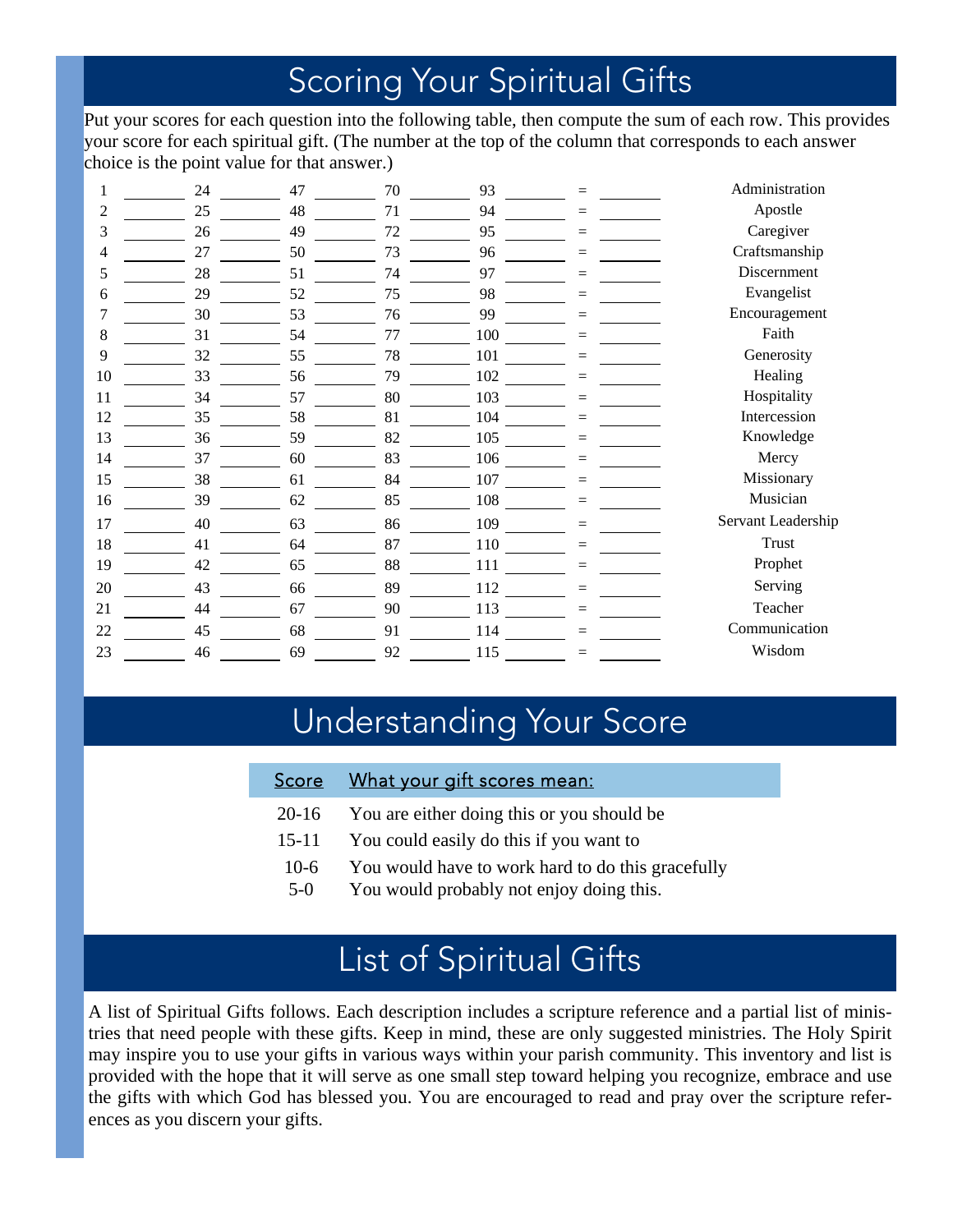**Administration**—The Holy Spirit enables some individuals to motivate, direct and inspire God's people in such a way that they voluntarily and harmoniously work together to do the Church's work effectively. This gift involves being able to put things together, tie up all the "loose ends" and get things done and setting a pattern for others to follow. Adeptness at financing, planning, organizing, delegating responsibilities and problem-solving can be indications of the gift of administration. **Hebrews 13:7, Judges 3:10, Exodus 18:13-16**

**Examples of Parish Ministries:** Funeral Ministry, Christ Renews His Parish/ACTS, Knights of Columbus, Student Suppers, Parish Suppers, Agape, Holiday Fair, Church Office Help, Religious Education, Pastoral Council, Adult Faith Formation, St. Vincent de Paul Society, Finance Council, Ushers/ **Greeters** 

**Apostleship**—To exercise the gift of apostleship is to perceive and accept God's call to lead others in their spirituality, and to be instrumental in acknowledging God's grace and authority in the life of the Church. This gift involves being able to lead others wisely and compassionately and training others in spiritual matters. Apostleship includes a combination of wisdom, discernment, leadership and teaching. **Matthew 4:18-22. Acts 14:21-23** 

**Examples of Parish Ministries:** Christ Renews His Parish/Acts, Religious Education, Adult Faith Formation, Pastoral Council, Social Justice Ministry, Small Christian Communities, Young Adult Ministry, RCIA Sponsor, Finance Council, Nursing Home Ministry

**Caregiving**—The Holy Spirit empowers some persons to willingly bear the burdens of others and help them in such a way that they can do their tasks more effectively. To exercise the gift of caregiving or helping is to give assistance or relief from distress where it is needed. This gift involves a willingness to help others even when the jobs may be messy or involve getting into close proximity with people who are sick or distressed. **Matthew 25:34-40, Acts 6:2-4** 

**Examples of Parish Ministries:** Funeral Ministry, Meals on Wheels, St. Vincent de Paul Society, Communion Outreach Ministry, Nursing Home Ministry, Outreach to the Homebound/Elderly, Nursery Volunteer, Hospitality Ministry, Youth Ministry, Spiritual Direction

**Craftsmanship**—To exercise the gift of craftsmanship one must have or develop a skill, be it a hobby or a vocation and must be willing to share this ability with others either in finished products or in teaching others the skill. This gift involves any art or craft or skill, from painting to pottery, to woodwork or weaving, computer skills or photography—any art or craft that can be used to the glory of God. **Exodus 28:3-4, Jeremiah 18:1-6, Exodus 35:35** 

**Examples of Parish Ministries:** Church Office Help, Habitat for Humanity, St. Vincent de Paul Society, Altar/Sacristy Ministers, Technology Committee

**Discernment**—The Holy Spirit enables some of us to discover the will of God. To exercise the gift of discernment is to distinguish between truth and error, to identify whether something is of God. This gift involves wisdom and prayerfulness. **Proverbs 17:24, Hosea 14:8-9, Acts 5:3-6** 

**Examples of Parish Ministries:** Communion Outreach Ministry, Outreach to the Homebound and Elderly, Christ Renews His Parish/ACTS, Pastoral Council, Finance Council, Bible Study

**Evangelization**—The Holy Spirit enables individuals to share the Gospel with others in such a way that they come to know God. To exercise the gift of evangelism is to share one's faith within and beyond the parish. This gift involves an unabashed willingness to share the Good News and one's personal faith journey. **Acts 8:26-40, II Timothy 4:5**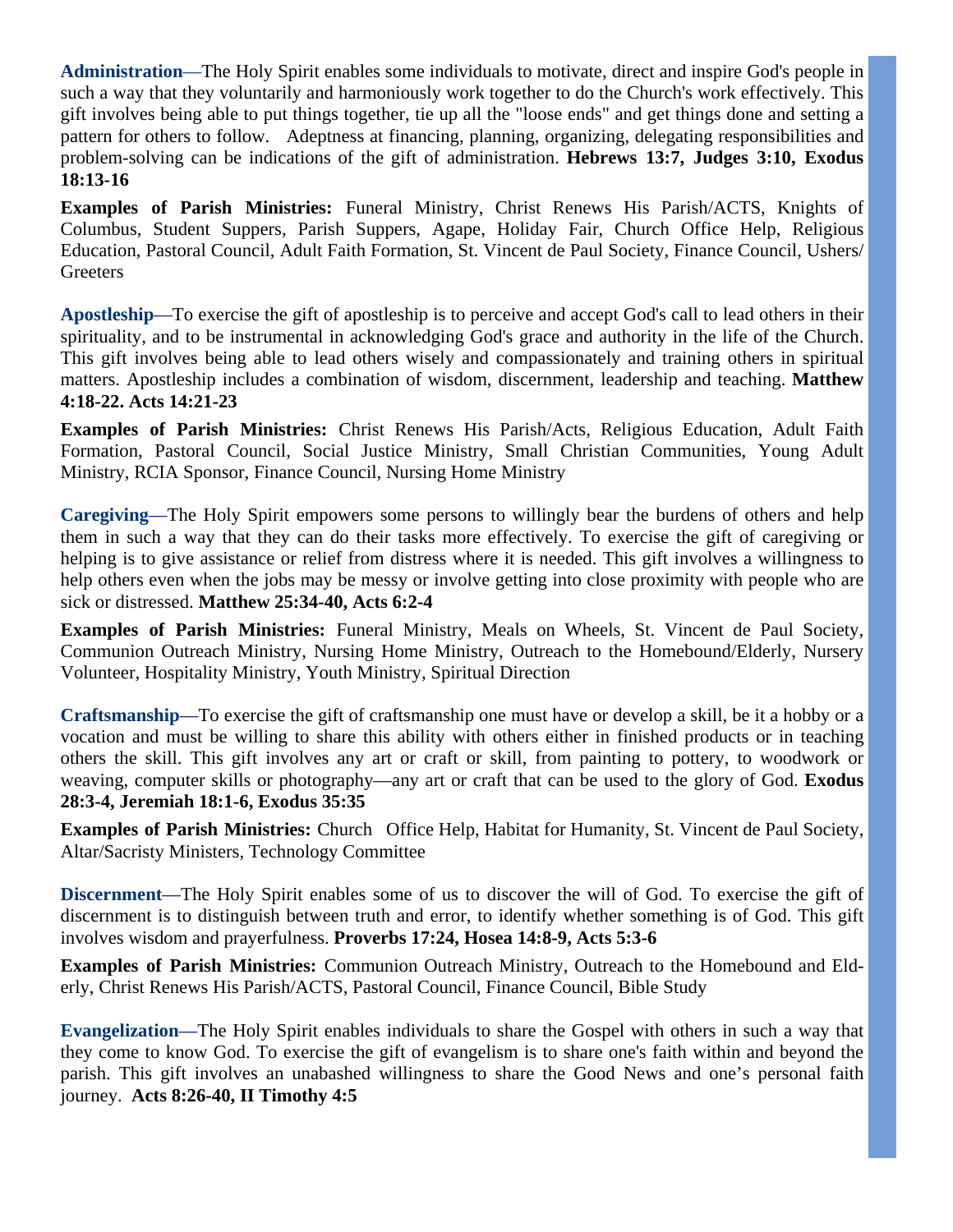**Examples of Parish Ministries:** Religious Education, Adult Faith Formation, Youth Ministry, Christ Renews His Parish/ACTS, Small Christian Communities, Young Adult Ministry, RCIA Sponsor, Eucharist Ministers, Lectors, Bible Study, Technology Committee

**Encouragement**—Empowered by the Holy Spirit, some persons are called to stand beside other people who are in need and bring comfort, counsel and encouragement so they feel helped. To exercise the gift of encouragement is to call forth the best from others. This gift involves helping others to be more dedicated in living out their faith, bolstering them up when they are discouraged or downhearted and challenging them to see the goals to which God calls them. **Acts 11:23-24, Acts 14:21-22**

**Examples of Parish Ministries:** Religious Education, Small Christian Communities, Young Adult Ministry, Youth Ministry, Communion Outreach Ministry, Nursing Home Ministry, Outreach to Homebound/Elderly, Social Justice Ministry, St. Vincent de Paul Society, Nursery Volunteer, Pastoral Council, Spiritual Direction

**Faith**—The Holy Spirit provides individuals with extraordinary confidence in God's promises, power, and presence so that they can take heroic stands for the future of God's work in the church and faith community. This gift involves a healthy prayer life, sensitivity to the will of God and a firm trust that God will come through, even when there is no concrete evidence. **Hebrews 11** 

**Examples of Parish Ministries:** Lector, Spiritual Direction, Small Christian Communities, Pro-Life Ministry, Social Justice Ministry, St. Vincent de Paul Society, Christ Renews His Parish/ACTS, Bible Study

**Generosity**—The Holy Spirit enables people to offer energies, abilities and material resources for the work of the church with exceptional willingness, cheerfulness and generosity. To exercise the gift of giving one operates out of a spirit of selflessness, requiring no recognition or reward for their giving. This gift involves offering one's time, talent and treasure. **2 Corinthians 8: 1-5, Matthew 6: 1-4** 

**Examples of Parish Ministries:** St. Vincent de Paul Society, Communion Outreach Ministry, Nursing Home Ministry, Outreach to Homebound/Elderly, Knights of Columbus, RCIA Sponsor, Funeral Ministry, Meals on Wheels, Habitat for Humanity, Nursery Volunteer, Youth Ministry

**Healing**—The Holy Spirit leads some individuals to aid in restoring people who are sick. To exercise the gift of healing is to pray not necessarily for a cure but for God's help for the sufferer, that something of good may come out of the distress. This gift involves a healthy prayer life, confidence in God's power to provide courage in suffering, and wellness of spirit regardless of the condition of the body or mind. **James 5: 13-16, Luke 9: 1-2 , II Kings 5: 1-3, 9-14** 

**Examples of Parish Ministries:** Funeral Ministry, Communion Outreach Ministry, Nursing Home Ministry, Outreach to the Homebound/Elderly, Meals on Wheels, Spiritual Direction

**Hospitality**—A concern for the comfort of others may be a manifestation of the gift of hospitality. This gift involves having a knack for making people at ease, enjoying being in the presence of strangers and a welcoming spirit. Scripture references: **Hebrews 13:1-2, Genesis 18:1-8** 

**Examples of Parish Ministries:** St. Vincent de Paul Society, RCIA Sponsor, Ushers/Greeters, Hospitality Ministry, Student Suppers, Nursery Volunteer, Parish Suppers, Religious Education, Special Events

**Intercession**—Evidences of the gift of intercession would be having the mindset for being instantly in prayer for a person or situation, having confidence that God acts in response to our prayers, being patient and persistent in prayer even when change is not evident and having a continuing sense of responsibility to pray for people and situations. **1 Thessalonians 3:10-13, 1 Timothy 2:1-2**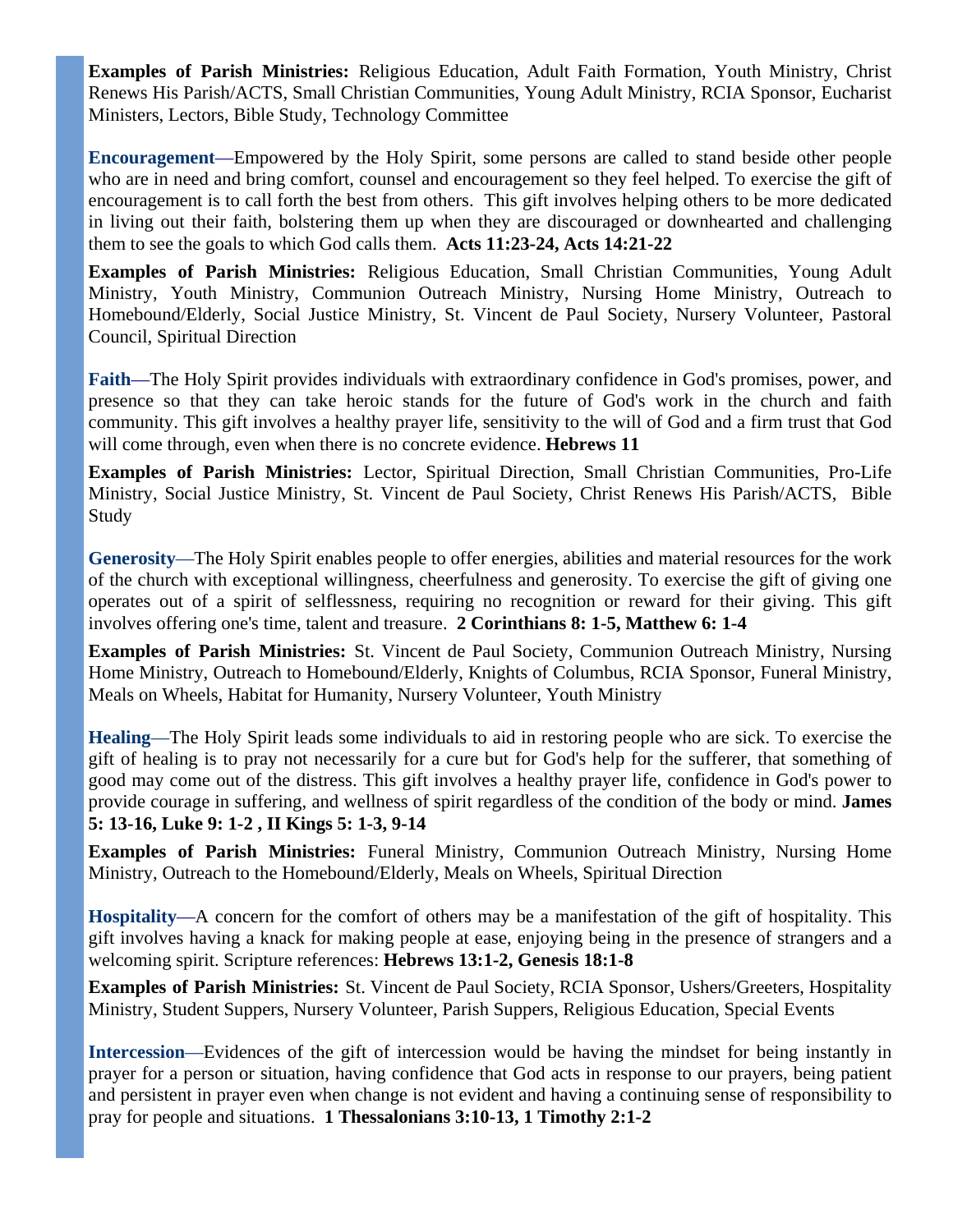**Examples of Parish Ministries:** Christ Renews His Parish/ACTS, Small Christian Communities, Communion Outreach Ministry, Nursing Home Ministry, Eucharistic Minister, Lector, Prayer Group

**Knowledge**—To exercise the gift of knowledge, one enjoys learning, probably from childhood and on into adulthood. This gift may include knowledge of facts and relationships, of scripture and of the tradition of the church and knowledge of the ways of sharing this learning gracefully. **Ephesians 3: 14-19, Hosea 6:6** 

**Examples of Parish Ministries:** RCIA Sponsor, Social Justice Ministry, Religious Education, Adult Faith Formation, Finance Council, Pastoral Council, Bible Study, Technology Committee, Youth Ministry

**Mercy**—The Holy Spirit provides individuals with exceptional empathy and compassion for those who are weak or suffering so that they can devote large amounts of time and energy to alleviate these conditions. To exercise the gift of mercy is to relate to others in kindness and compassion. This gift involves continual readiness to forgive those who have erred, comfort the bereaved, help those who face a crisis, minister to the sick, become a peacemaker or offer assistance to those in need**. Luke 10:30-37, Micah 6:8** 

**Examples of Parish Ministries:** Social Justice Ministry, Meals on Wheels, St. Vincent de Paul Society, Communion Outreach Ministry, Nursing Home Ministry, Outreach to Homebound/Elderly, Funeral Ministry, Hospitality Ministry, Spiritual Direction

**Mission**—To exercise the gift of mission is to faithfully and mutually share what one has learned about God. This gift involves a willingness to be with and share with people of different heritage, customs, economic background, experience, or manner of speaking, as much a willingness to listen as to speak and an awareness that God loves all people. **1 Corinthians 9: 19-23, Mark 16: 15-20** 

**Examples of Parish Ministries:** St. Vincent de Paul Society, Meals on Wheels, Communion Outreach, Nursing Home Ministry, Outreach to Homebound/Elderly, Meals on Wheels, Religious Education, Adult Faith Formation, Communication or Technology Volunteers, Young Adult Ministry

**Musicianship**—The Holy Spirit enables some to praise God through various forms of music and enhance the worship experience of the parish community. To exercise the gift of music may involve some skill in singing or in playing an instrument but may also include the ability to select appropriate music for a worship service or parish event or program. **1 Corinthians 14:26, Psalm 98: 1, 4-6, Psalm150:3-6** 

**Examples of Parish Ministries:** Liturgy Commission, Cantors, Parish Choir, Instrumentalist for Masses or celebrations/receptions

**Servant Leadership**—The gift of servant leadership allows individuals to assume responsibility for the leadership and guidance of a group within the church. It includes leading, facilitating, counseling and providing a pastoral presence for various parish programs. **1 Peter 5: 1-11** 

**Examples of Parish Ministries:** Pastoral Council, Finance Council, Christ Renews His Parish/ACTS, Small Christian Communities, Knights of Columbus, Youth Ministry, Young Adult Ministry, Social Justice Ministry, Technology Committee

**Trust**—The Holy Spirit empowers some individuals to accomplish much toward achieving God's will in our church and community. In some versions of Scripture this gift is called the working of miracles. This gift involves a firm and faithful relationship with God, courage in the face of adversity and a willingness to trust in the power of God. **John 14:11-14, Micah 3:8, Acts 1:8, 2 Timothy 1:5-7** 

**Examples of Parish Ministries:** St. Vincent de Paul Society, Social Justice Ministry, Funeral Ministry, Pro-Life Ministry, Communion Outreach, Meals on Wheels, Spiritual Direction